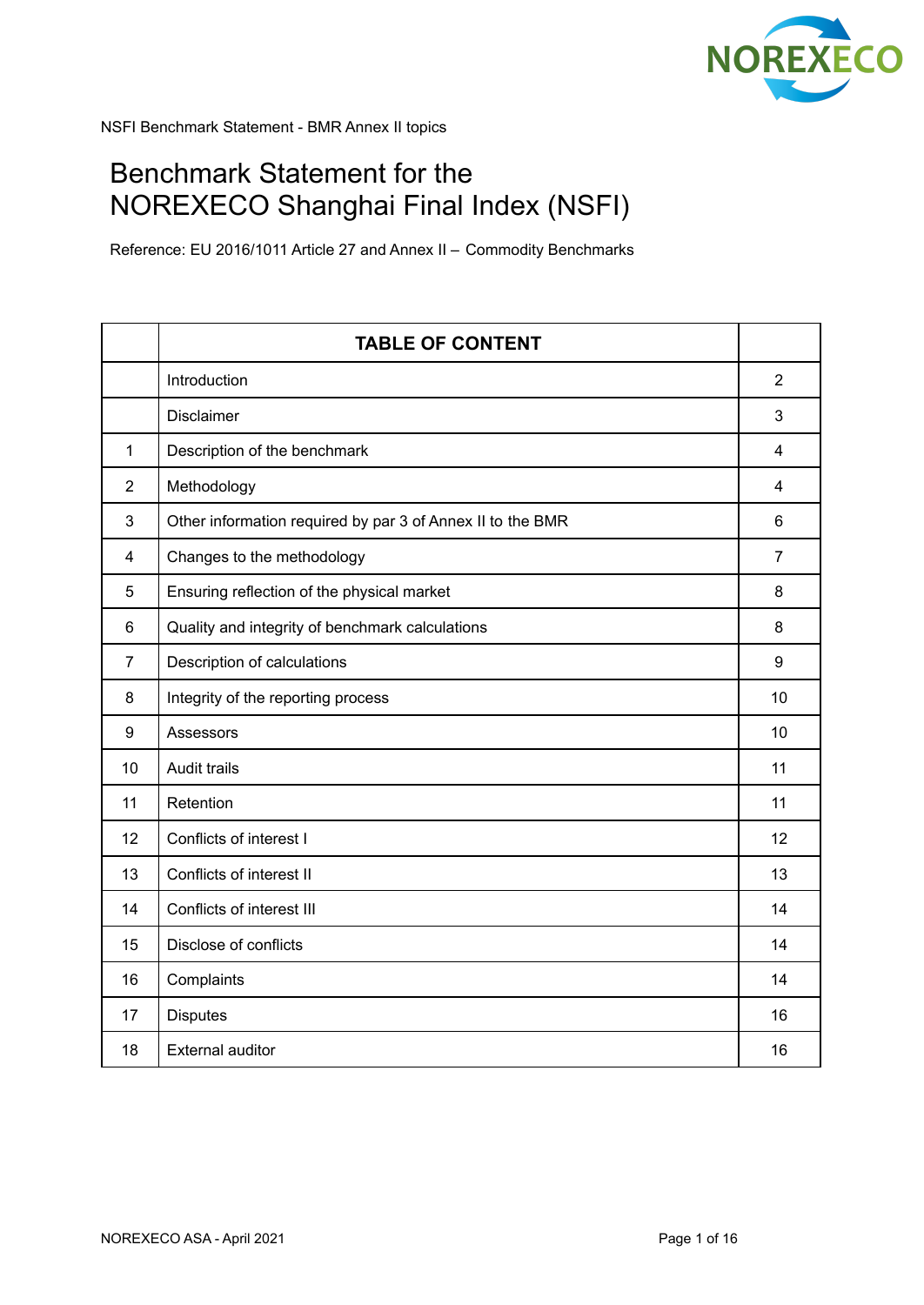

## **Introduction**

NOREXECO is the administrator of one (1) benchmark, the NOREXECO Shanghai Final Index (NSFI).

NOREXECO was approved as a Benchmark Administrator by the Norwegian Financial Supervisory Authority on 30 March 2021.

The NSFI is a Commodity Benchmark as the underlying commodity is pulp, physically fungible and deliverable anywhere in the world.

The NSFI is a monthly benchmark calculated and published by NOREXECO on the expiration days of the monthly physical pulp contracts listed on Shanghai Futures Exchange (SHFE), Shanghai, China. SHFE is established with the approval of the China Securities Regulatory Commission.

The NSFI is denominated in USD per Metric Ton (MT).

The ISIN code of NSFI is NO0010894140.

The NSFI is based on the following data:

- 1. The Final Delivery Settlement Price as determined by SHFE. This price is denominated in RMB and includes the prevailing Chinese VAT on pulp. The price is equal to the volume weighted average of concluded exchange transactions on the last five days the expiring month contract were traded. For the avoidance of doubt: the final value is determined by an exchange, SHFE, based on transactions executed on that exchange.
- 2. The prevailing Chinese VAT on pulp. The VAT is decided by the Chinese authorities. The VAT on the expiration day is deducted from the Final Delivery Settlement Price creating a net price in RMB.
- 3. The currency rates for CNY/EUR and USD/EUR as published by the European Central Bank (ECB) on the expiration day. The currency rates are used to convert from RMB to USD.

There is no manual assessment made by NOREXECO or other parties. There is no contribution from other sources than those listed above.

Collection of the Final Delivery Settlement Price from SHFE and the currency rates from ECB are done at 10:30 CET and 16:05 CET respectively on the expiration day of the expiring month contract at SHFE.

The expiration day of a SHFE month contract is the 15<sup>th</sup> calendar day of the month, adjusted for Chinese public holidays or non-trading days at SHFE.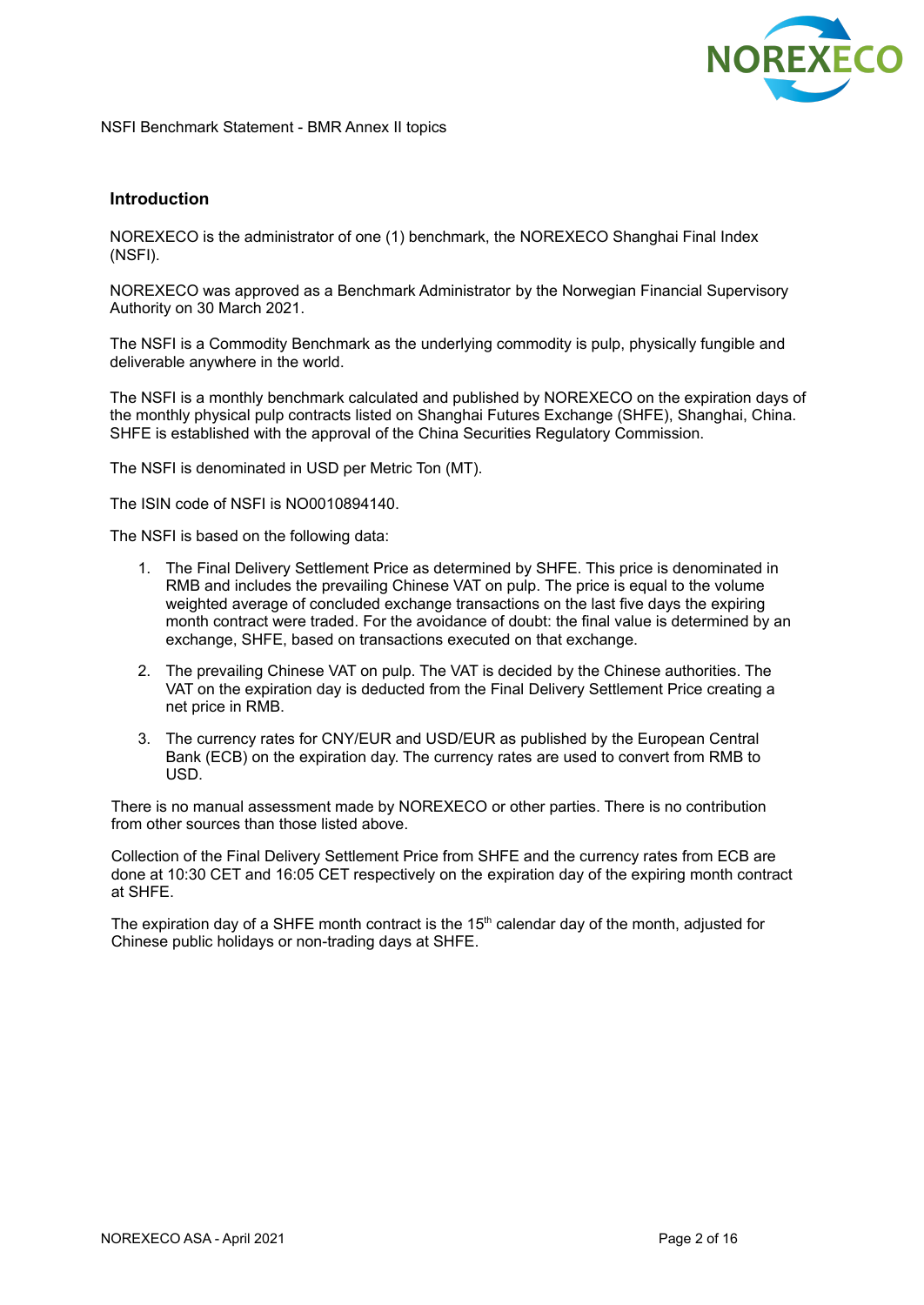

## **DISCLAIMER**

## **Use of the NOREXECO Shanghai Final Index (NSFI)**

The NSFI shall not be used to settle or clear, or be used as reference in financial instruments without the prior written consent of NOREXECO ASA. Inquiries may be directed to [benchmark@norexeco.com.](mailto:benchmark@norexeco.com)

#### **Limitations of Liability**

NOREXECO ASA assumes no liability for loss or damages related to or arising out of the use of the NSFI. NOREXECO ASA expressly disclaims all warranties of accuracy, completeness, merchantability or fitness for a particular purpose with respect to the NSFI. Neither NOREXECO ASA nor any third party make any express or implied warranties or representations regarding the results which may be obtained as a consequence of the use of NSFI or regarding the value of the NSFI at any given time. NOREXECO ASA shall in no case be liable for errors or defects in the NSFI nor obliged to provide notice of, or publish, errors in the NSFI other than what is required by EU 2016/1011, the Benchmark regulation.

NOREXECO ASA April 2021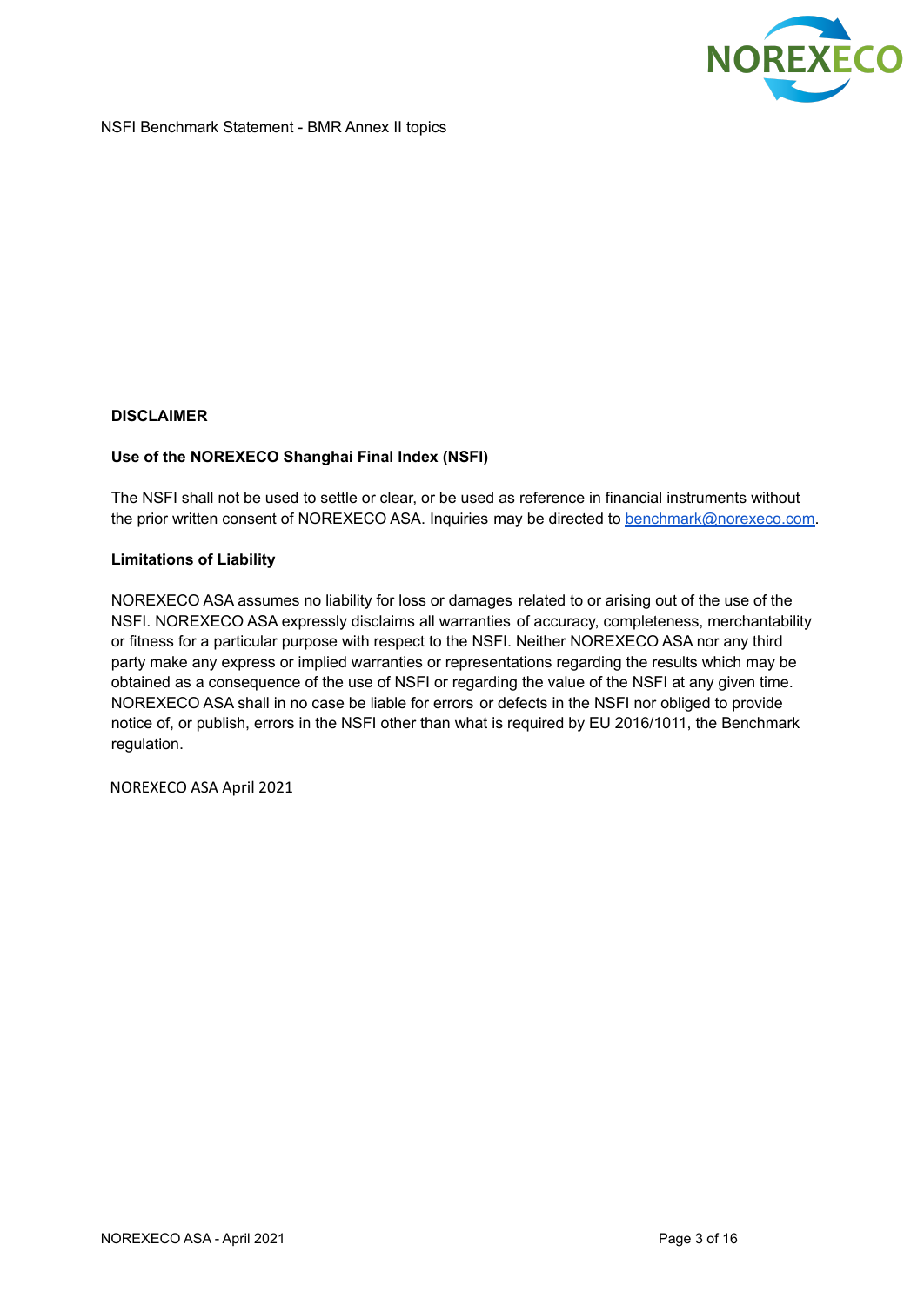

# **1 Description of the benchmark**

## **1.1 The NOREXECO Shanghai Final Index - NSFI**

The basis for the NSFI is the monthly delivery price for physical pulp in and out of SHFE warehouses. By deducting the VAT and converting to USD, the NSFI is the international price corresponding to the domestic pulp price in China.

China is the leading consumer and importer of market (international) pulp. The NSFI is the price that balances with the domestic price of pulp. International producers of pulp, and importers of pulp into China are exposed to the domestic price of pulp as well as the currency cross between CNY and USD.

The physical delivery of the SHFE month pulp contracts are facilitated by delivery into or take-out from the SHFE warehouses. This pulp is to a large extent originated from several international pulp producers and has as such been imported from overseas. SHFE publishes a list of acceptable pulp producers and pulp qualities that can be delivered to the warehouses.

## **2 Methodology**

#### Annex II par 1 (a)

all criteria and procedures that are used to develop the benchmark, including how the administrator uses input data including the specific volume, concluded and reported transactions, bids, offers and any other market information in its assessment or assessment time periods or windows, why a specific reference unit is used, how the administrator collects such input data, the quidelines that control the exercise of judgement by assessors and any other information, *such as assumptions, models or extrapolation from collected data that are considered in making an assessment;*

Input data from SHFE is the Final Delivery Settlement Price of an expired month contract. It is a volume weighted price calculated by SHFE based on transactions concluded on the SHFE exchange. No orders or bid/ask prices are used in the calculation. SHFE publishes volume weighted average price and volume each trading day.

All transactions in the expiring contract from the last five days the expiring contract were traded are included in the calculations. There are no manual judgement or assessment involved in the determination of the volume weighted price by SHFE or any other persons or institution.

SHFE publishes the Final Delivery Settlement price on their web page after market close at 04:30 pm CST on the expiration days. NOREXECO verify the published price by calculating the volume weighted average based on the previously published daily values. If the NOREXECO calculation deviates by 2 RMB (0.04% based on pulp price 4,800 RMB/MT) or more from the price SHFE has published, a confirmation procedure between SHFE and NOREXECO is performed. The SHFE price will always be used.

Input data from ECB are the currency rates for CNY/EUR and USD/EUR as published around 16:00 CET on the expiration day of a month contract. The values are collected by a program and verified by manual inspection. NOREXECO does not perform any further assessment or evaluation of the rates obtained from ECB.

The VAT rate for pulp in China is published by the Chinese authorities. The rate may be changed by the Chinese authorities. NOREXECO uses the VAT rate that applies on the expiration day of a month contract. NOREXECO verifies the prevailing VAT rate with SHFE on expiration day. NOREXECO does not perform any further assessment or evaluation of the prevailing Chinese VAT rate for pulp.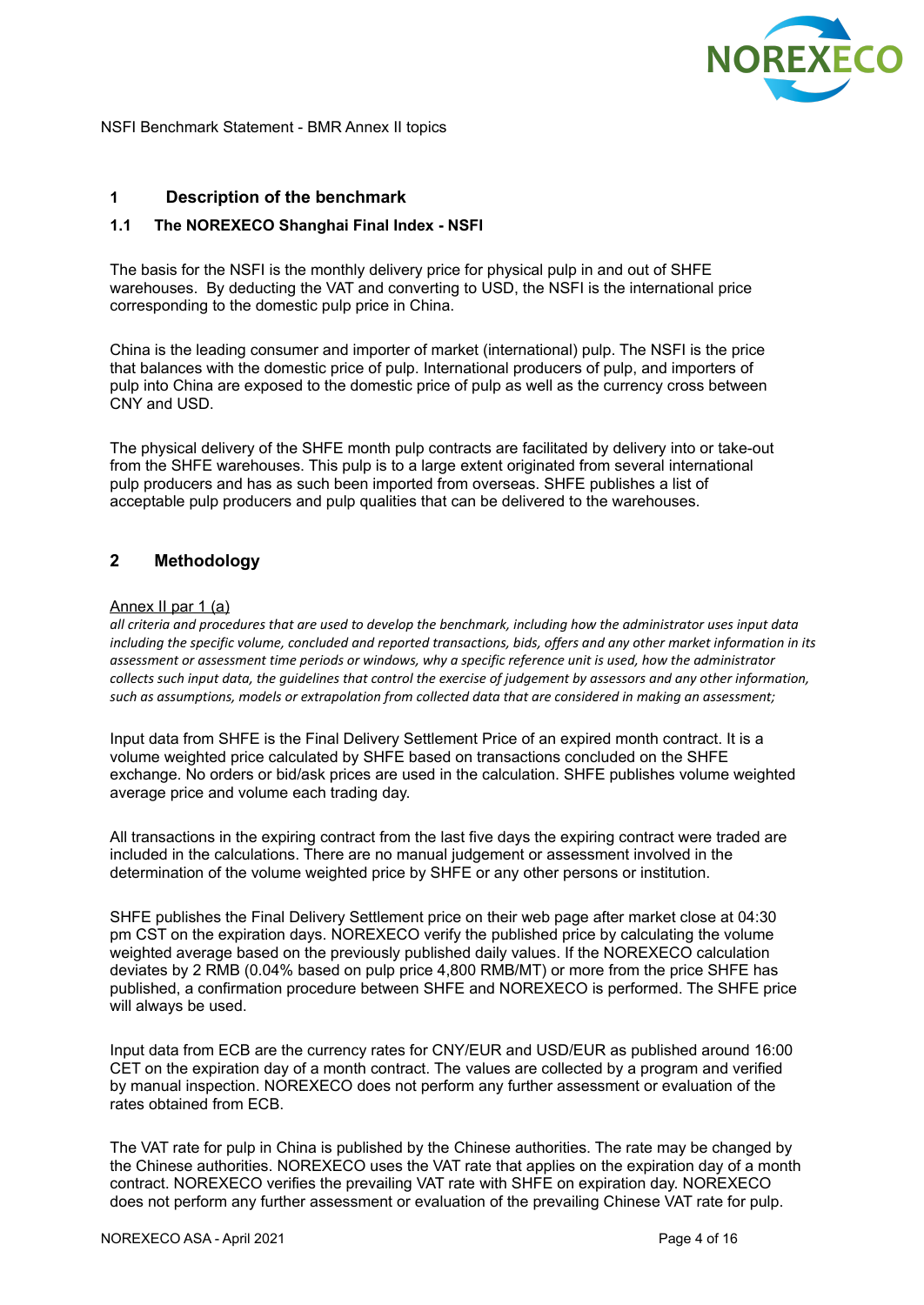

### Annex II par 1 (b)

*procedures and practices that are designed to ensure consistency between its assessors in exercising their judgement;*

There are no assessors or judgements between assessors involved in the establishment of the benchmark. NOREXECO verifies that the numbers collected are correct 'copies' of the sources at SHFE and ECB before the computations take place.

#### Annex II par 1 (c)

the relative importance that shall be assigned to each criterion used in benchmark calculation, in particular the type of input data used and the type of criterion used to guide judgement so as to ensure the quality and integrity of the *benchmark calculation;*

There is no judgement, or criteria for judgement in the establishment of the benchmark. The formula used for the calculation is fixed. The input data used in the calculation of the benchmark are verified by the sources, SHFE and ECB before the SHFE Final Delivery Settlement Price and the currency rates respectively are published. SHFE and ECB are both working under regulations governing their operations and methods of deriving at their prices or rates.

The SHFE Final Delivery Settlement Price is used for delivery of physical pulp after the expiration of a month contract at SHFE. The FX rates from ECB are used as references.

#### Annex II par 1 (d) and (e)

criteria that identify the minimum amount of transaction data required for a particular benchmark calculation. If no such threshold is provided for, the reasons why a minimum threshold is not established shall be explained, including *setting out the procedures to be used where no transaction data exist;*

*criteria that address the assessment periods where the submitted data fall below the methodology's recommended transaction data threshold or the requisite administrator's quality standards, including any alternative methods of* assessment including theoretical estimation models. Those criteria shall explain the procedures to be used where no *transaction data exist;*

There are no contributions to, or assessments of the SHFE Final Delivery Settlement Price other than the executed transactions in the expiring SHFE month contract. All transactions concluded on the five last days with transactions in the expiring contract are included in the calculation of the SHFE Final Delivery Settlement Price. This assures that there always is an exchange traded volume behind the input number to the benchmark. Regardless of volume behind the SHFE Final Delivery Settlement Price, the remaining open interest in the expired contract is delivered at that price.

## Annex II par 1 (f)

criteria for timeliness of contributions of input data and the means for such contributions of input data whether *electronically, by telephone or otherwise;*

There are no submitted contributions to the benchmark in the meaning of market participants giving their input to any assessors. As such, the timing of such contributions is not relevant.

The input elements are the SHFE Final Settlement Delivery Price, the ECB currency rates and the Chinese VAT for pulp. NOREXECO collects, electronically and manually the numbers involved just after they are published. The SHFE price is published 04:30 pm CST or 10:30 CET while ECB publishes the rates on or around 16:00 CET. NOREXECO has until 18:00 CET to collect and verify the numbers and calculate the benchmark.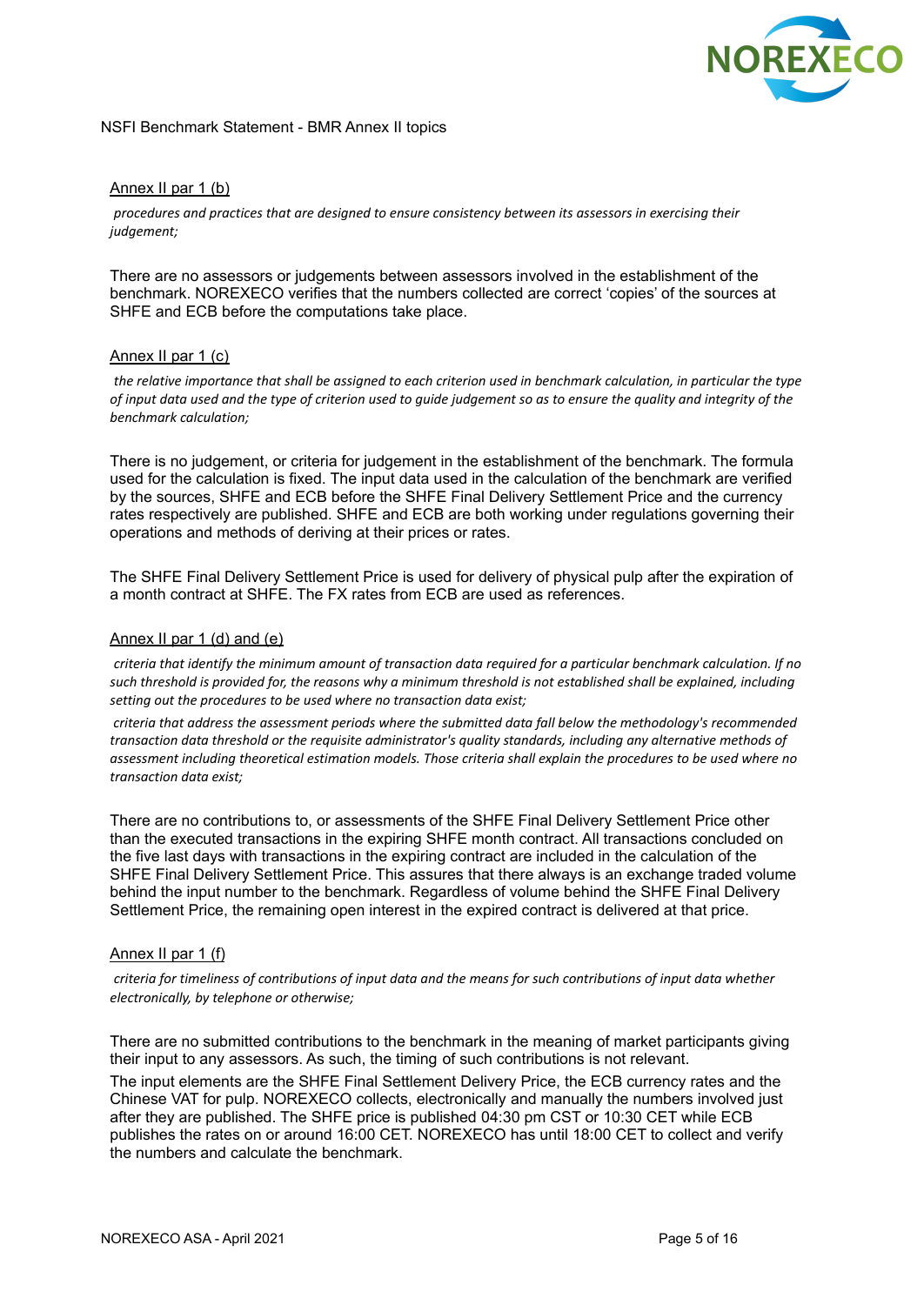

#### Annex II par 1 (g)

*criteria and procedures that address assessment periods where one or more contributors submit input data that* constitute a significant proportion of the total input data for that benchmark. The administrator shall also define in *those criteria and procedures what constitutes a significant proportion for each benchmark calculation;*

There are no submitted contributions to the benchmark in the meaning of market participants giving their input to the assessors. As such, to distinguish between contributors and their significance are not relevant.

The input elements are the SHFE Final Settlement Delivery Price, the ECB currency rates and the Chinese VAT for pulp. The basis value of the underlying commodity is coming from the SHFE Final Delivery Settlement Price.

#### Annex II par 1 (h)

*criteria according to which transaction data may be excluded from a benchmark calculation.*

All transactions executed on SHFE in the expiring contract on the last five days the contract had transactions are included in the calculation of the volume weighted average price of the expiring contract. There is no judgement as to whether a transaction shall be included or not.

# **3 Other information required by par 3 of Annex II to the BMR**

#### Annex II par 3 (a)

the rationale for adopting a particular methodology, including any price adjustment techniques and a justification of why the time period or window within which input data is accepted is a reliable indicator of physical market values;

Pulp, the underlying commodity to the NSFI, is traded globally in USD. The Methodology is the best way to convert the domestic Final Delivery Settlement Price of pulp as determined by SHFE in RMB on the expiration day into an international price ex China VAT on pulp denominated in USD.

The method requires no contributions from market participants or assessments other than verification of the calculations as the input to the procedure is single values collected from a regulated exchange, in China, and from the ECB.

The NSFI is calculated on the expiration day of the SHFE monthly contract. The SHFE contract has physical delivery so the price is an accurate and reliable indicator of the physical market value within China.

#### Annex II par 3 (b)

the procedure for internal review and approval of a given methodology, as well as the frequency of such review

The methodology is fixed and specifies exactly how to determine the NSFI value. Internal review of the procedure is made annually.

#### Annex II par 3 (c)

the procedure for external review of a given methodology, including the procedures to gain market acceptance of the *methodology through consultation with users on important changes to their benchmark calculation processes.*

External review of the methodology is made by the external auditor.

The NOREXECO Product Development Group (PDG) consists of market participants and is a forum for discussions on products, development of products and changes to products and procedures.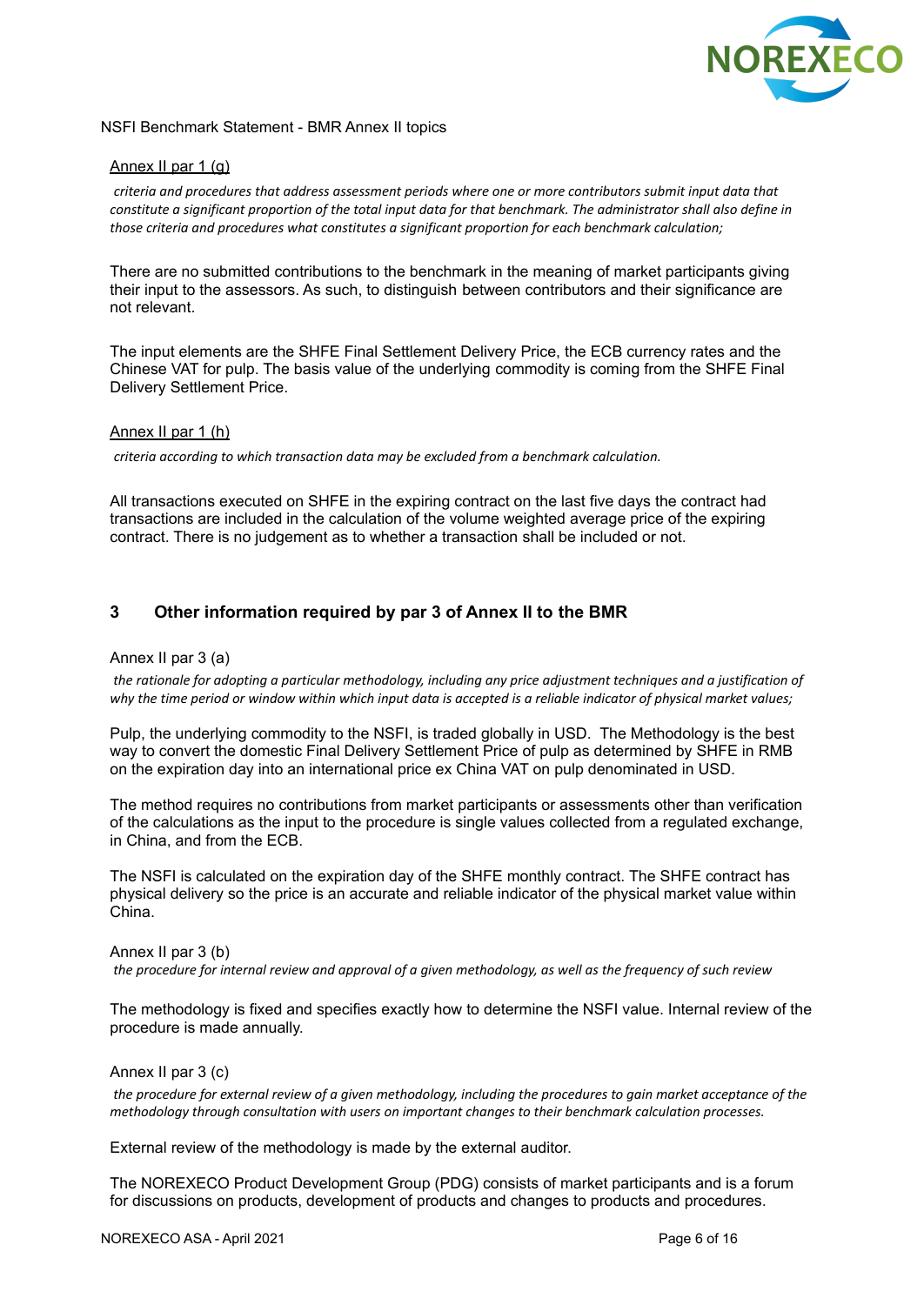

# **4 Changes to the methodology**

## **4.1 Changes, including material changes to the methodology**

## Annex II par 4 (a) and (b)

advance notice in a clear time frame that gives users sufficient opportunity to analyse and comment on the impact of *such proposed changes, having regard to the administrator's calculation of the overall circumstances;*

for users' comments, and the administrator's response to those comments, to be made accessible to all market users *after any given consultation period, except where the commenter has requested confidentiality*

Changes to the methodology will be discussed in the PDG before a wider consultation process will take place.

NOREXECO shall invite Trade Members to comment on the proposed changes and give a one-month consultation period.

Non-confidential responses to the consultation shall be published on NOREXECO's website.

After the consultation period is over, NOREXECO shall publish the desired changes and give users a notice period of minimum one month before the change is implemented.

## **4.2 Procedure in the event of cessation of the benchmark**

It is possible that factors, including external factors beyond the control of NOREXECO, may necessitate changes to, or the cessation of the NSFI. It is possible that changes to, or the cessation of the NSFI may have an impact upon the financial instruments and financial contracts that reference the benchmarks.

A decision of cessation of NSFI is made by the Board of Directors of NOREXECO. Before the decision is taken, careful consideration is given to the reasons to cease and the impact on stakeholders. In making the decision, a number of factors may be considered, including but not limited to:

- 1. there being no investment in the benchmark,
- 2. the underlying market or input data is no longer available or insufficient,
- 3. the input data is no longer sufficient to represent accurately and reliably the market or economic reality that the benchmark is intended to measure or is not otherwise appropriate and the issue cannot be rectified through a change to the input data including using another benchmark as a substitute for the NSFI
- 4. the benchmark no longer meets its objective and a change to the methodology is not feasible,
- 5. the maintenance of the benchmark is no longer operationally possible or practicable,
- 6. commercial factors make the cost of maintaining the benchmark economically unsustainable when the use of the benchmark is considered over a period of time,
- 7. regulatory changes, or
- 8. significant and permanent disruption to the market in question.

Prior to the cessation of NSFI, NOREXECO will publicly announce on its website the cessation plan with appropriate timelines. NOREXECO will follow the same procedures as for a material change of the methodology.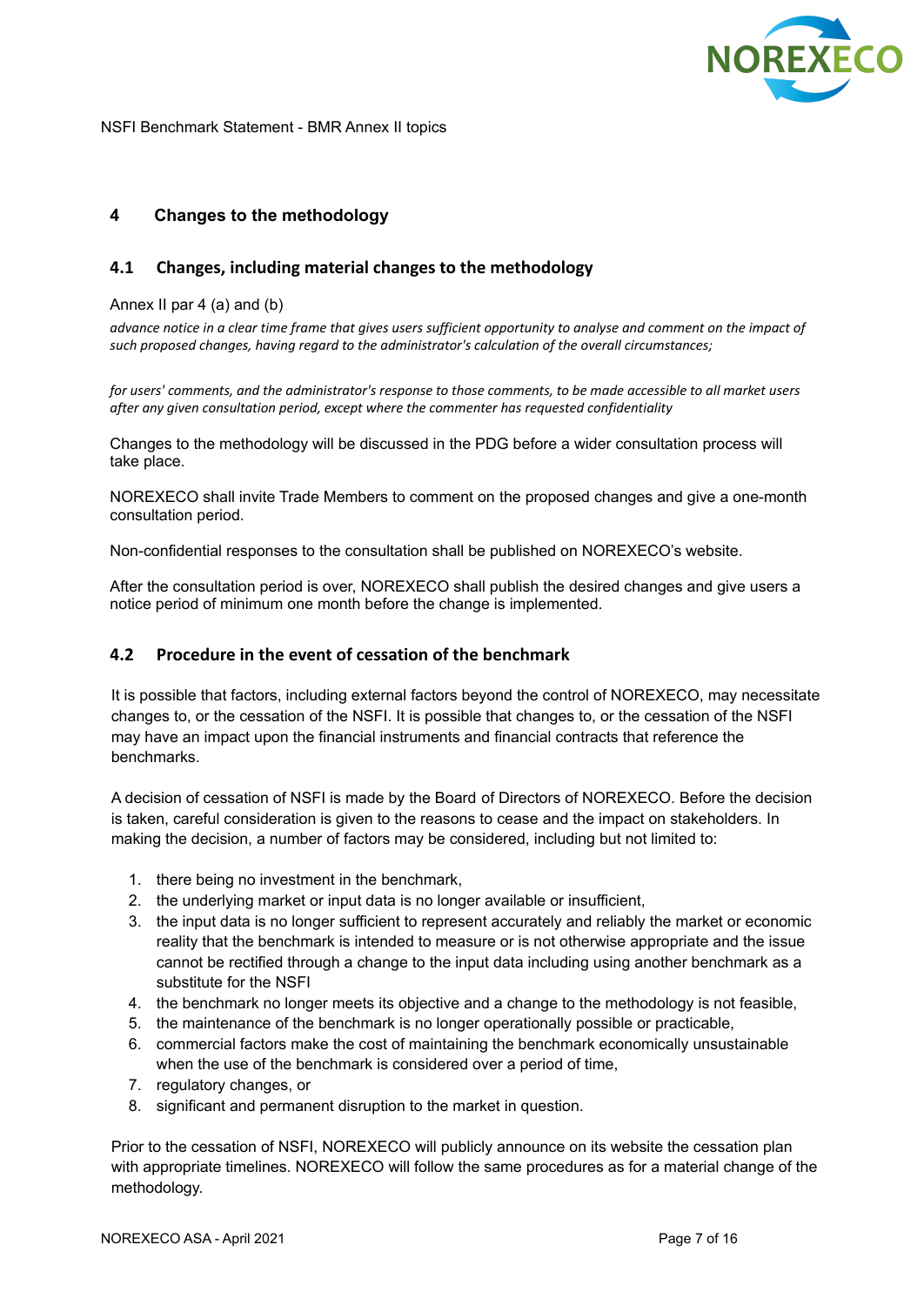

# **5 Ensuring reflection of the physical market**

#### Annex II par 5

*The administrator of a commodity benchmark shall regularly examine its methodologies for the purpose of ensuring* that they reliably reflect the physical market under assessment and shall include a process for taking into account the *views of relevant users.*

The NSFI is based on the Final Delivery Settlement Price at SHFE for a month contract with physical delivery. The open interest in the expiring contract at SHFE is delivered on the Final Delivery Settlement Price. This ensures that the price reflects the prevailing physical market for the domestic pulp.

The NSFI is the domestic price in China, VAT deducted and converted to USD.

## **6 Quality and integrity of benchmark calculations**

Annex II par 6 and par 7 are related to reporting, handling, control and calculation of price data received from contributors.

There are no contributions of price data from market participants used in the computation of the NFSI. The input is: 1) the Final Delivery Settlement Price as computed and published by SHFE. It is the volume-weighted average of transactions executed on the last five days with trades in the expiring contract. 2) the USD/EUR and CNY/EUR as published by the ECB on the expiration day of the relevant SHFE contract.

# Annex II 6 (a)

*specify the criteria that define the physical commodity that is the subject of a particular methodology*

The physical commodity is NBSK pulp delivered into, stored and taken out of designated warehouses approved by SHFE. Qualified pulp qualities are delivered by international producers as well as domestic producers.

Annex II 6 (b)

*give priority to input data in the following order, where consistent with its methodologies*

This is not applicable as there is no input data other than the Final Delivery Settlement Price at SHFE and the fx rates of ECB.

#### Annex II 6 (c)

*employ sufficient measures designed to use input data submitted and considered in a benchmark calculation which* are bona fide, meaning that the parties submitting the input data have executed, or are prepared to execute. *transactions generating such input data and the concluded transactions were executed at arms-length from each other and particular attention shall be paid to inter-affiliate transactions*

This is not applicable as there is no input data other than the Final Delivery Settlement Price at SHFE and the fx rates of ECB.

#### Annex II 6 (d)

establish and employ procedures to identify anomalous or suspicious transaction data and keep records of decisions to *exclude transaction data from the administrator's benchmark calculation process;*

This is not applicable as there is no input data other than the Final Delivery Settlement Price at SHFE and the fx rates of ECB.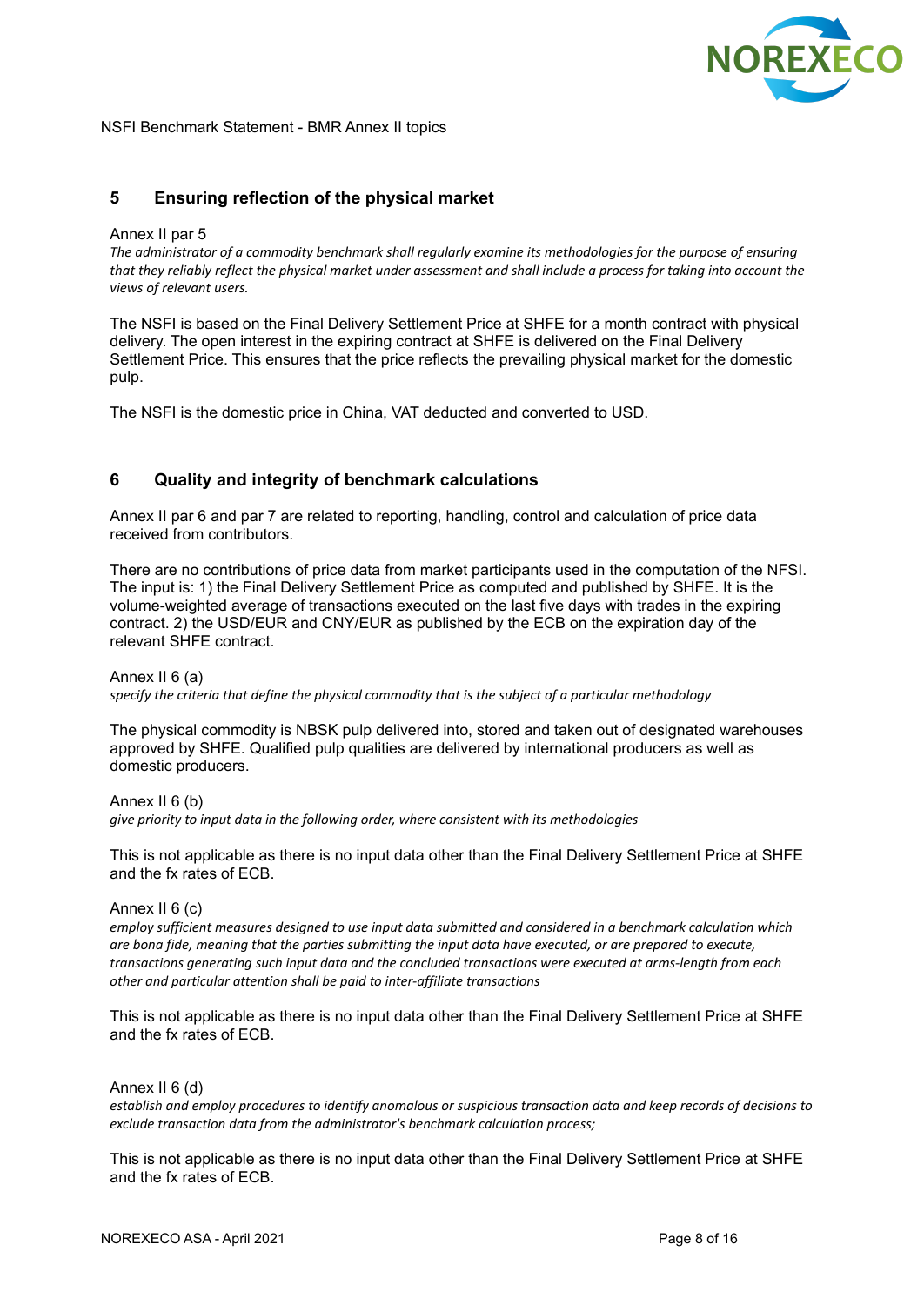

#### Annex II 6 (e)

encourage contributors to submit all of their input data that falls within the administrator's criteria for that calculation. Administrators shall seek, so far as they are able and is reasonable, to ensure that input data submitted is *representative of the contributors' actual concluded transactions;*

This is not applicable as there is no input data other than the Final Delivery Settlement Price at SHFE and the fx rates of ECB.

#### Annex II 6 (f)

*employ a system of appropriate measures to ensure that contributors comply with the administrator's applicable quality and integrity standards for input data.*

This is not applicable as there is no input data other than the Final Delivery Settlement Price at SHFE and the fx rates of ECB.

# **7 Description of calculations**

#### Annex II 7 (a)

*a concise explanation, sufficient to facilitate a benchmark subscriber's or competent authority's ability to understand* how the calculation was developed includina, at a minimum, the size and liauidity of the physical market beina assessed (such as the number and volume of transactions submitted), the range and average volume and range and average of price, and indicative percentages of each type of input data that have been considered in a calculation; terms referring to the pricing methodology shall be included such as transaction-based, spread-based or interpolated *or extrapolated;*

There are no submissions of prices, volumes, transactions or any other input from market participants into the calculation of the NSFI.

The main input is the Final Delivery Settlement Price from SHFE on the expiration day on a month contract traded on SHFE. The Final Delivery Settlement Price from SHFE is based on actual transactions executed on that excchange.

The calculations are:

- 1. To get the net of VAT price in RMB: SHFE Final Delivery Settlement Price<sub>net</sub> = SHFE Final Delivery Settlement Price / (1+ VAT rate) Format: 2 decimals rounded
- 2. To convert from RMB price to USD price: NOREXCO Shanghai Final Index = SHFE Final Delivery Price<sub>net</sub> \* ((USD/EUR)<sub>ECB</sub>/ CNY/EUR)<sub>ECB</sub>) Format end result: 2 decimals rounded Format currencies: 4 decimals rounded

#### Annex II par 7 (b):

a concise explanation of the extent to which, and the basis upon which, any judgement including the exclusions of data which otherwise conformed to the requirements of the relevant methodology for that calculation, basing prices on spreads or interpolation, extrapolation, or weighting bids or offers higher than concluded transactions, if any, was *used in any calculation*

This is not applicable as there is no input data other than the Final Delivery Settlement Price at SHFE and the fx rates of ECB.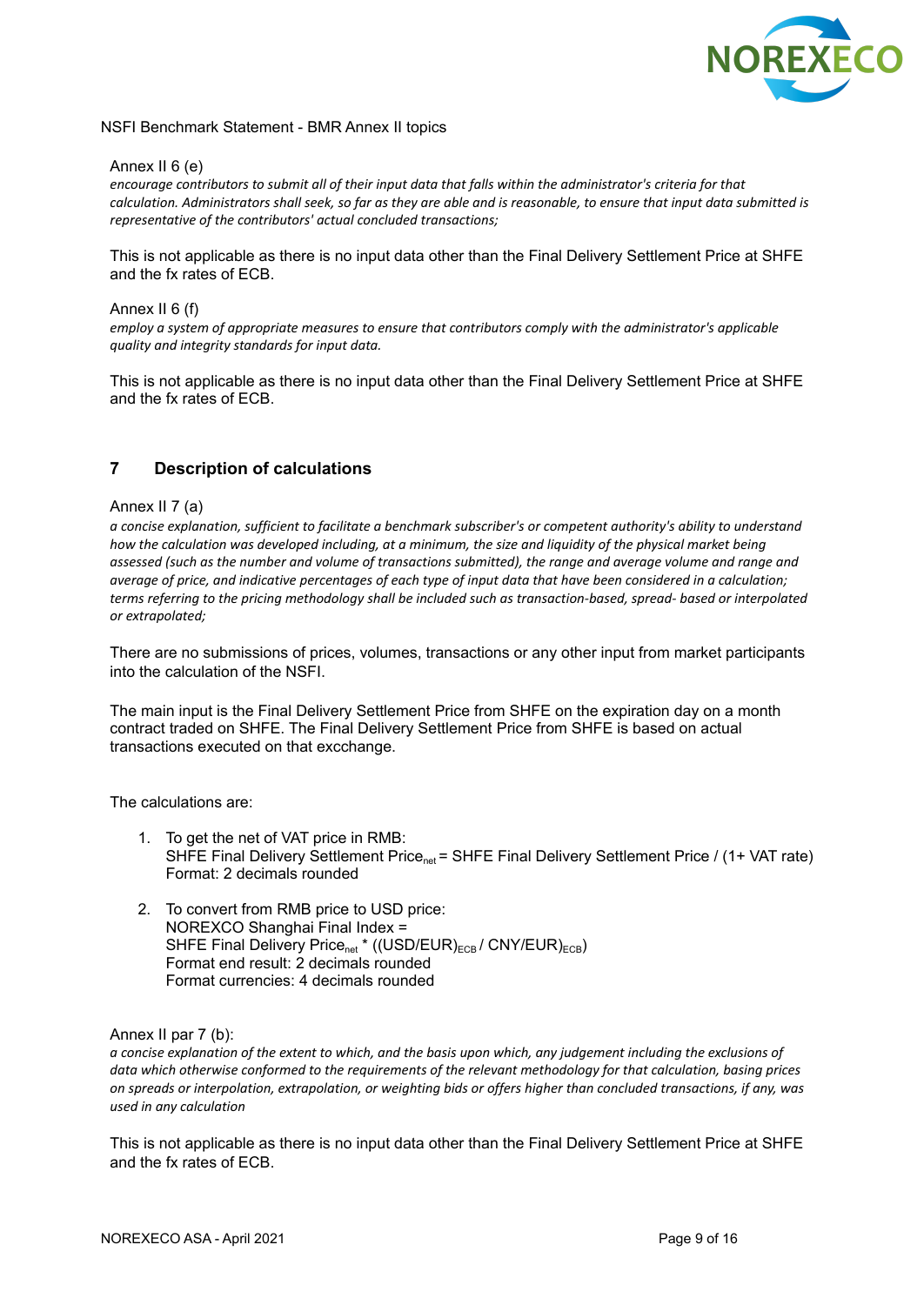

## **8 Integrity of the reporting process**

Annex II par 8 (a) to (d) are related to contributors and submitters and their reporting of information to the Benchmark Administrator.

There are no submissions of prices, volumes, transactions or any other input from market participants into the calculation of the NSFI.

The collection of Final Delivery Settlement price from SHFE and the two fx rates of ECB is done by employees of NOREXECO.

## **9 Assessors**

Annex II par 9 requires the Benchmark Administrator to:

#### Annex II par 9 (a)

adopt and have in place explicit internal rules and quidelines for selecting assessors, including their minimum level of *training, experience and skills, as well as the process for periodic review of their competence;*

There is no assessment process other than simple arithmetic in the determination of the NFSI.

The skills needed are basic knowledge of the operation performed in NOREXECO in relation to the market served, the expiration procedure on SHFE, the function of fx rates and use of office tools like Microsoft Excel or similar tool.

Employees working with market operation are appointed to do the collection and calculation procedure.

Annex II par 9 (b) *have in place arrangements to ensure that calculations can be made on a consistent and regular basis*

The calculations take place once a month, i.e. on the expiration day of the SHFE month contract. The procedure starts after the fx rates are published by the ECB around 16:05 CET.

The input to, and the result of the calculations are documented and filed.

Annex II par 9 (c) maintain continuity and succession planning in respect of its assessors in order to ensure that calculations are made *consistently and by employees who possess the relevant levels of expertise; and*

The resource planning for assessors are included in the regular resource management of NOREXECO. A minimum of three employees shall at all times be qualified for performing the calculations according to the specifications.

#### Annex II par 9 (d)

establish internal control procedures to ensure the integrity and reliability of calculations. At a minimum, such internal *controls and procedures shall require the ongoing supervision of assessors to ensure that the methodology was* properly applied and procedures for internal sign-off by a supervisor prior to releasing prices for dissemination to the *market.*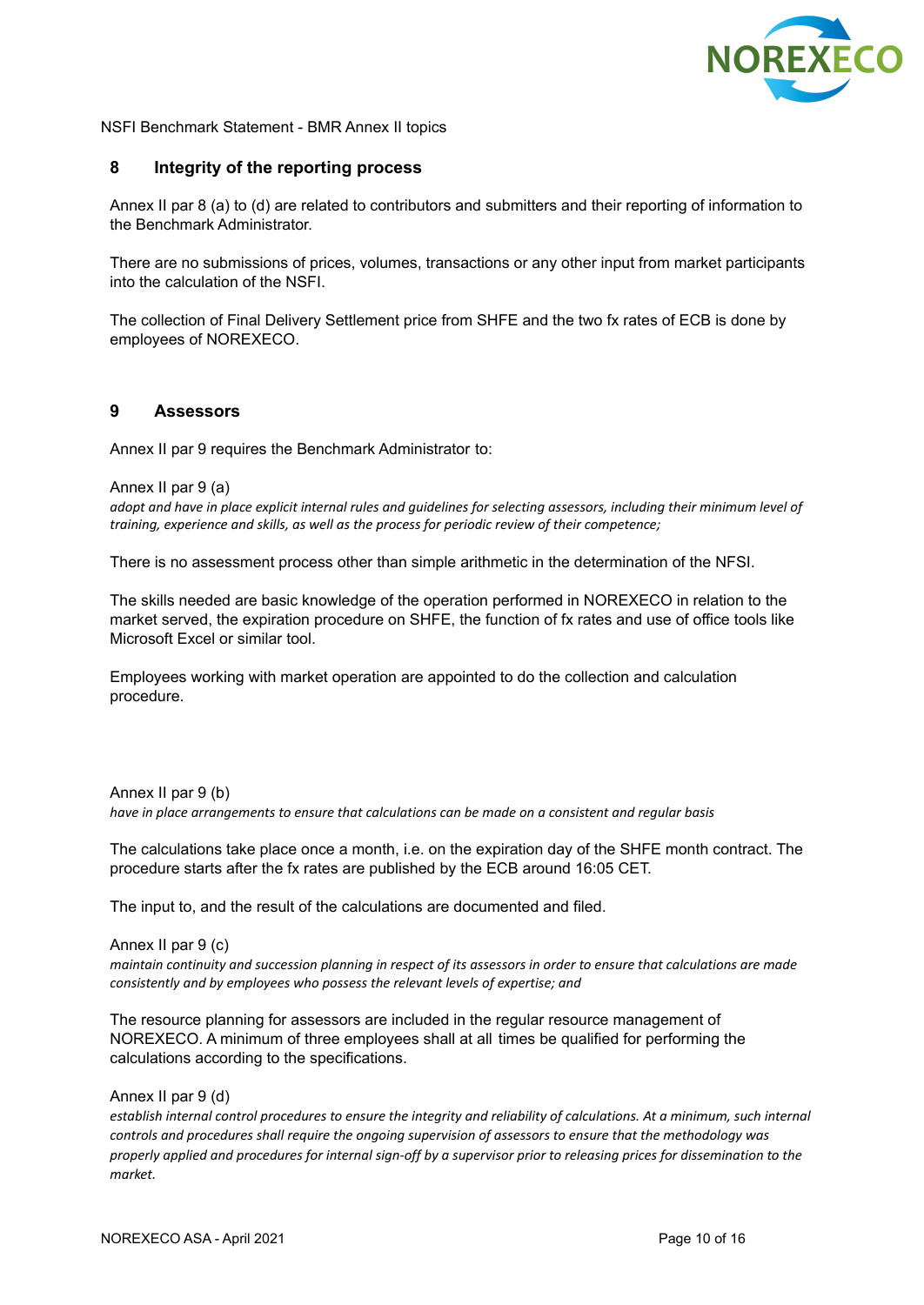

The collection of the Final Delivery Settlement Price from SHFE and the two fx rates from ECB are done by both manual and automated procedures. The input and the result of the calculations are compared and confirmed by two persons in writing before publication.

## **10 Audit trails**

*The administrator of a commodity benchmark shall have rules and procedures in place to document contemporaneously relevant information, including:*

Annex II par 10 (a) *all input data*

The input data is documented and filed.

Annex II par 10 (b)

*the judgements that are made by assessors in reaching each benchmark calculation;*

There is no judgement or assessment other than a verification that the input data have been correctly collected and used in the calculations.

The input data and the result of the calculations are documented and filed.

Annex II par 10 (c)

*whether a calculation excluded a particular transaction which otherwise conformed to the requirements of the relevant methodology for that calculation, and the rationale for doing so;*

Not relevant as there are no transaction information or other types of contributions from market participants used as input to the determination of the NSFI.

Annex II par 10 (d) the identity of each assessor and of any other person who submitted or otherwise generated any of the information in *points (a), (b) or (c).*

The identity of the NOREXECO employees performing the collection of the Final Delivery Settlement Price from SHFE and the two fx rates from ECB is documented together with the input and the result of the calculations.

There are no third party submitters or contributors that have given information to the points (a), (b) and (c) above.

#### **11 Retention**

The administrator of a commodity benchmark shall have rules and procedures in place to ensure that an audit trail of relevant information is retained for at least five years in order to document the construction of its calculations.

The relevant information, including the input, results and identity of the operators are stored for a period of at least five years.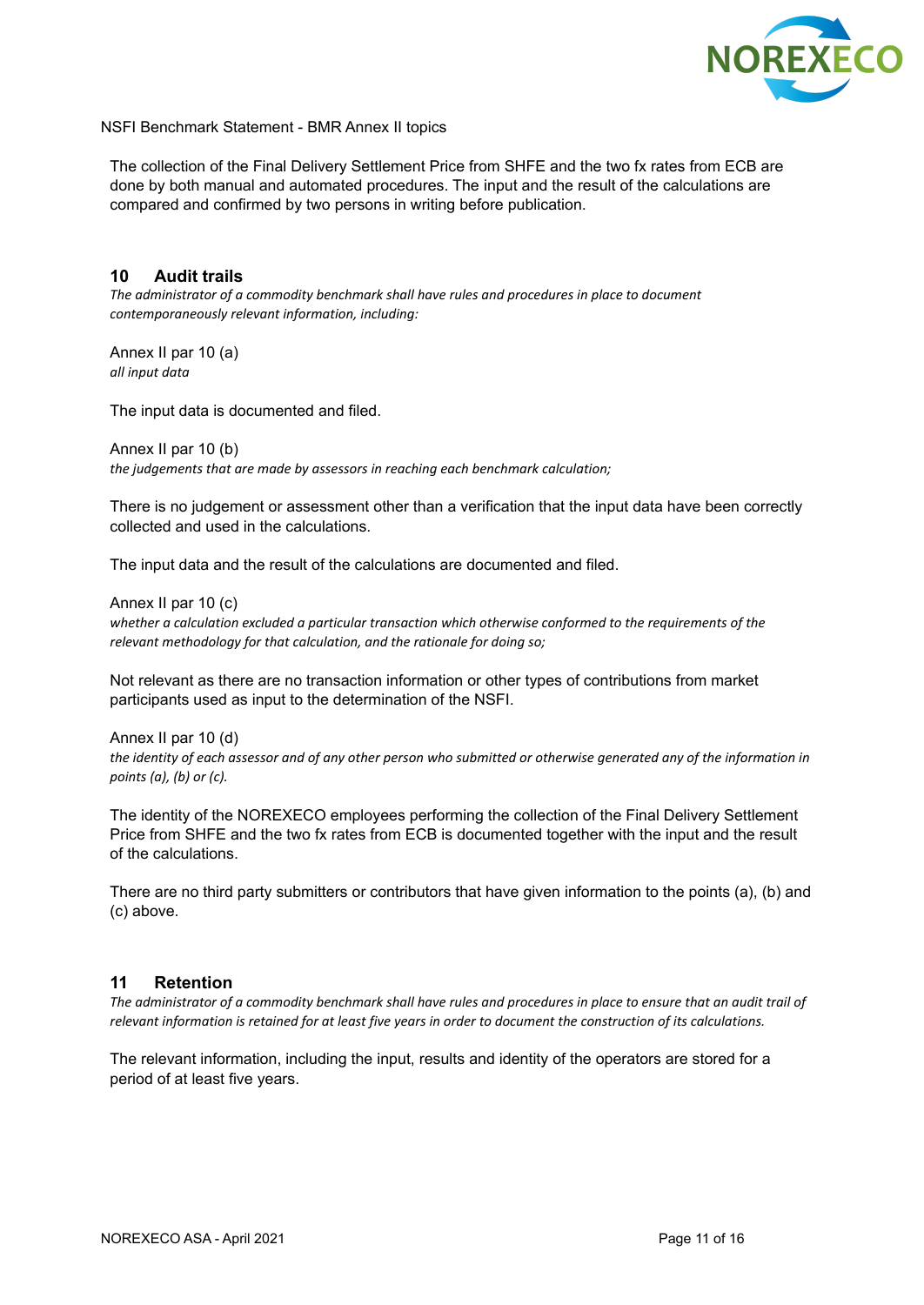

# **12 Conflicts of interest I**

*The administrator of a commodity benchmark shall establish adequate policies and procedures for the identification,* disclosure, management or mitigation and avoidance of any conflict of interest and the protection of integrity and *independence of calculations. Those policies and procedures shall be reviewed and updated regularly and shall:*

### Annex II par 12 (a)

ensure that benchmark calculations are not influenced by the existence of, or potential for, a commercial or personal *business relationship or interest between the administrator or its affiliates, its personnel, clients, any market participant or persons connected with them;*

The input to the NSFI is the publicly available Final Delivery Settlement Price at SHFE and the two fx rates published by ECB. The input values and the result of the calculations are transparent and may easily be verified by market participants.

There is no potential for manipulation or biased treatment of the input or create biased results of the calculation. NOREXECO would run a significant risk of reputation damage if the result of the calculations were not correct.

The value of the NSFI has no impact on NOREXECOs revenue or any employee's remuneration.

According to NOREXECO's Code of Conduct, the employees of NOREXECO are not allowed to have any commercial interest in the products traded on the exchange.

#### Annex II par 12 (b)

*ensure that personal interests and business connections of the administrator's personnel are not permitted to compromise the administrator's functions, including outside employment, travel, and acceptance of entertainment, gifts and hospitality provided by the administrator's clients or other commodity market participants;*

According to NOREXECO's Code of Conduct, the employees of NOREXECO are not allowed to have employment with a third party whether that party being a market participant or not.

Employees of NOREXECO shall exercise caution in accepting gifts and report gifts or proposed gifts, entertainment or hospitality exceeding EUR 100 to his/her immediate superior.

#### Annex II par 12 (c)

ensure, in respect of identified conflicts, appropriate segregation of functions within the administrator by way of *supervision, compensation, systems access and information flows;*

The methodology used for the NFSI is transparent and verifiable by market participants. There is no confidential data nor assessments involved so the collection of the input data and calculations are performed in the course of the regular operation of the exchange.

The value of each NSFI has no financial impact on NOREXECO as NOREXECO's trading fees is only volume based, not value based.

If any conflict of interest related to the performance of the methodology, this shall be reported to the management according to the general principles for handling of conflicts.

#### Annex II par 12 (d)

protect the confidentiality of information submitted to or produced by the administrator, subject to the disclosure *obligations of the administrator*

There is no information submitted to NOREXECO from contributors. The result of the calculations is published. There is nothing to keep confidential related to the NSFI.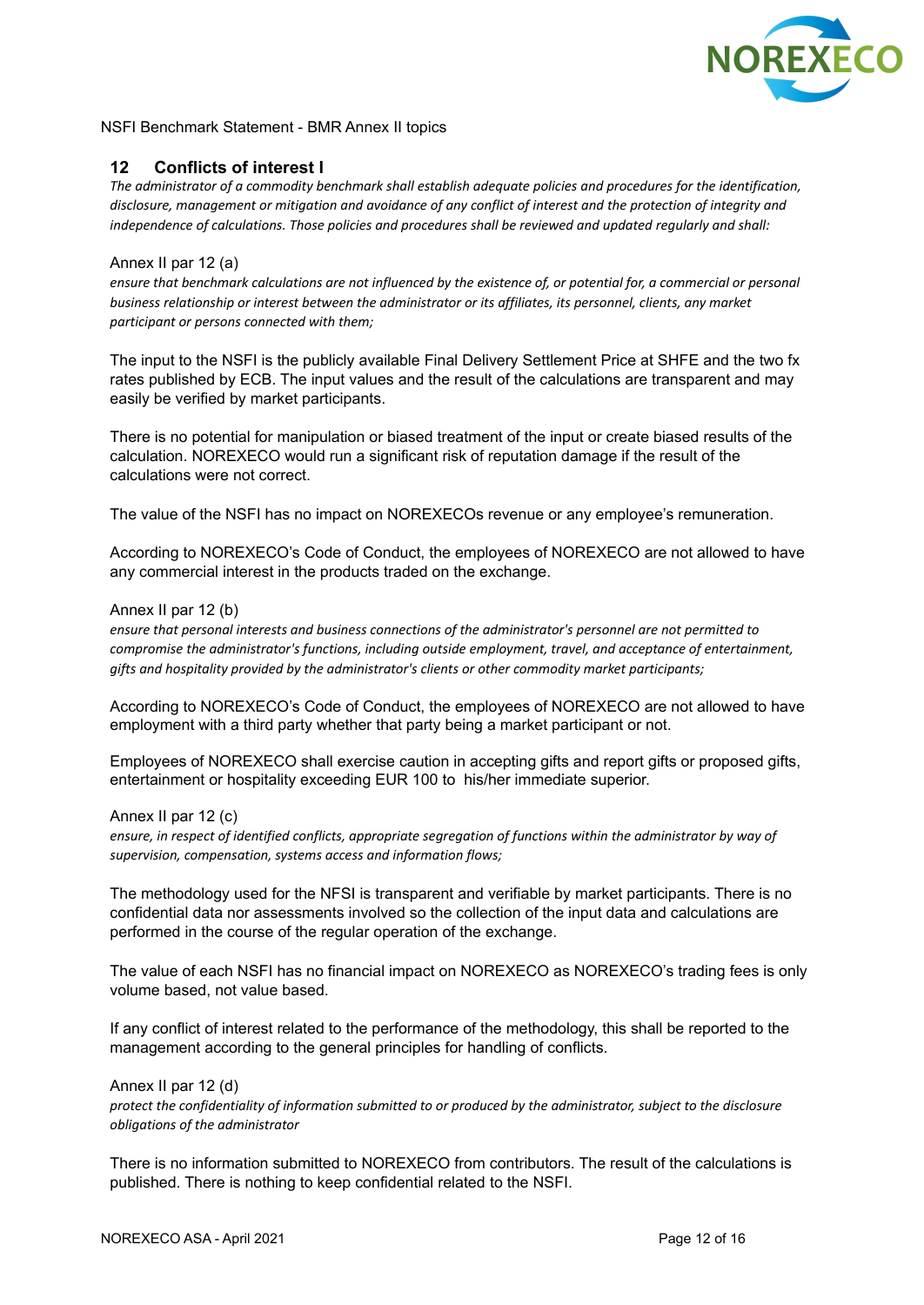

#### Annex II par 12 (e)

*prohibit managers, assessors and other employees of the administrator from contributing to a benchmark calculation* by way of engaging in bids, offers and trades on either a personal basis or on behalf of market participants;

There are no submissions or other input from contributors in relation to the NSFI. There is no way managers, assessors or other employees can influence the input to the NSFI as the input is collected directly from SHFE and the ECB and verified by 4-eyes.

Norwegian law and NOREXECO Code-of-Conduct prohibits NOREXECO employees to engage in trading in products listed on NOREXECO. Employees of NOREXECO possessing inside information in relation to commodity derivatives may neither directly nor indirectly, for their own or for third party accounts, subscribe, purchase, sell or exchange financial instruments or incite others to carry out such transactions.

## Annex II par 12 (f)

effectively address any identified conflict of interest which may exist between the administrator's provision of a *benchmark (including all employees who perform or otherwise participate in benchmark calculation responsibilities), and any other business of the administrator*

NOREXECO is of the opinion that the methodology and the organisation of the workflow in general protects against conflicts of interest between the administration of the benchmark and the operation of the exchange.

The collection of input and performing the calculations are not time-consuming or conflicting with other operational tasks.

The results of the calculation, i.e. the value of the NSFI has no impact on NOREXECO's earning or other performance factors.

# **13 Conflicts of interest II**

#### Annex II par 13

*The administrator of a commodity benchmark shall ensure that its other business operations have in place* appropriate procedures and mechanisms designed to minimise the likelihood that a conflict of interest will affect the *integrity of benchmark calculations.*

NOREXECO's other business operations are exchange operation, market service desk, market surveillance and sales&marketing.

The methodology itself protects the administration of the benchmark from influence from other business areas within NOREXECO as the input are from external sources, are transparent and are publicly available. Also, the calculation itself is transparent and not subject to influences from neither internal nor external sources.

NOREXECO is of the opinion that the integrity of the benchmark calculations is well protected from conflicts of interest.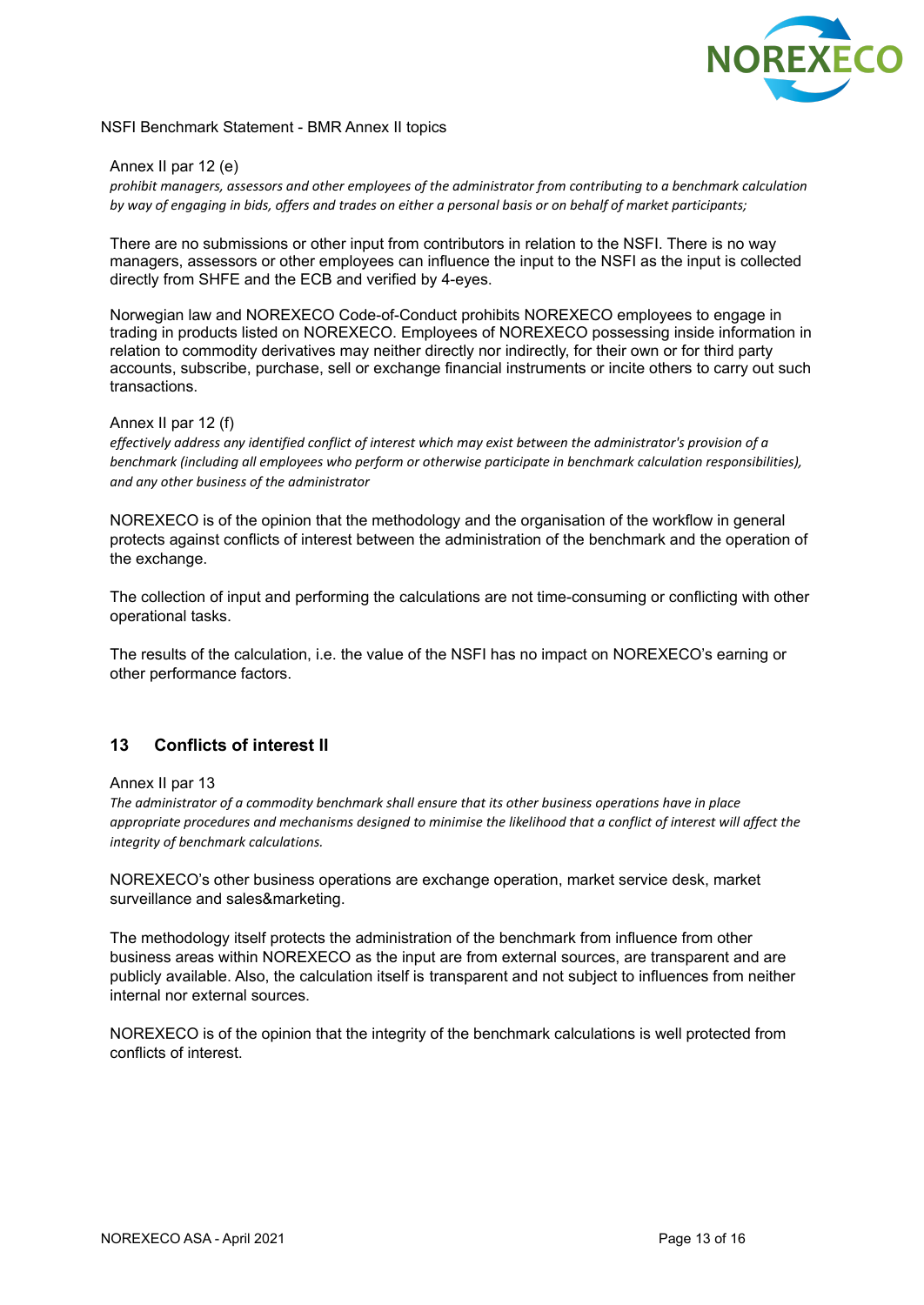

# **14 Conflicts of interest III**

The administrator of a commodity benchmark shall ensure that it has in place segregated reporting lines amongst its *managers, assessors and other employees and from the managers to the administrator's most senior level management and its board to ensure*

Annex II par 14 (a) *that the administrator satisfactorily implements the requirements of this Regulation;*

NOREXECO has two main reporting lines: 1) from operation, including the performance of the methodology through managers to the top management and 2) from each employee to the Compliance officer which in turn have direct line to the Board of Directors.

Given the transparent, non-confidential input to the benchmark calculations, the simple calculations and the publication of the resulting benchmark value, this structure is seen by NOREXECO to be adequate for the ongoing monitoring of compliance with the BMR regulation.

Annex II par 14 (b) *that responsibilities are clearly defined and do not conflict or cause a perception of conflict*

The responsibility for the performance of the processes related to the benchmark is defined to be within the scope of the COO of NOREXECO.

The employees that participate in the collection of input and calculations are part of the operations team and under the supervision of the COO.

As there is no confidential information related to the administration of the benchmark, the procedures to collect data and do the calculations are part of the regular operation of the exchange.

There is identified no areas that may cause conflict between the management of the benchmark and the operation of the exchange.

## **15 Disclose of conflicts**

The administrator of a commodity benchmark shall disclose to its users as soon as it becomes aware of a conflict of *interest arising from the ownership of the administrator.*

In the event of a conflict has arisen, or is to arise, the person(s) becoming aware of it shall immediately report to the Compliance officer. The Compliance officer shall without undue delay investigate and decide how to solve the conflict to ensure the integrity of the benchmark.

The company shall disclose to the users of the NSFI the conflicts nature, the background for it, the consequence of it and eventual mitigation steps taken.

## **16 Complaints**

The administrator of a commodity benchmark shall have in place and publish a complaints handling policy setting out *procedures for receiving, investigating and retaining records concerning complaints made about an administrator's calculation process. Such complaint mechanisms shall ensure that:*

#### Annex II par 16 (a)

subscribers of the benchmark may submit complaints on whether a specific benchmark calculation is representative of *market value, proposed benchmark calculation changes, applications of methodology in relation to a specific benchmark calculation and other editorial decisions in relation to the benchmark calculation processes*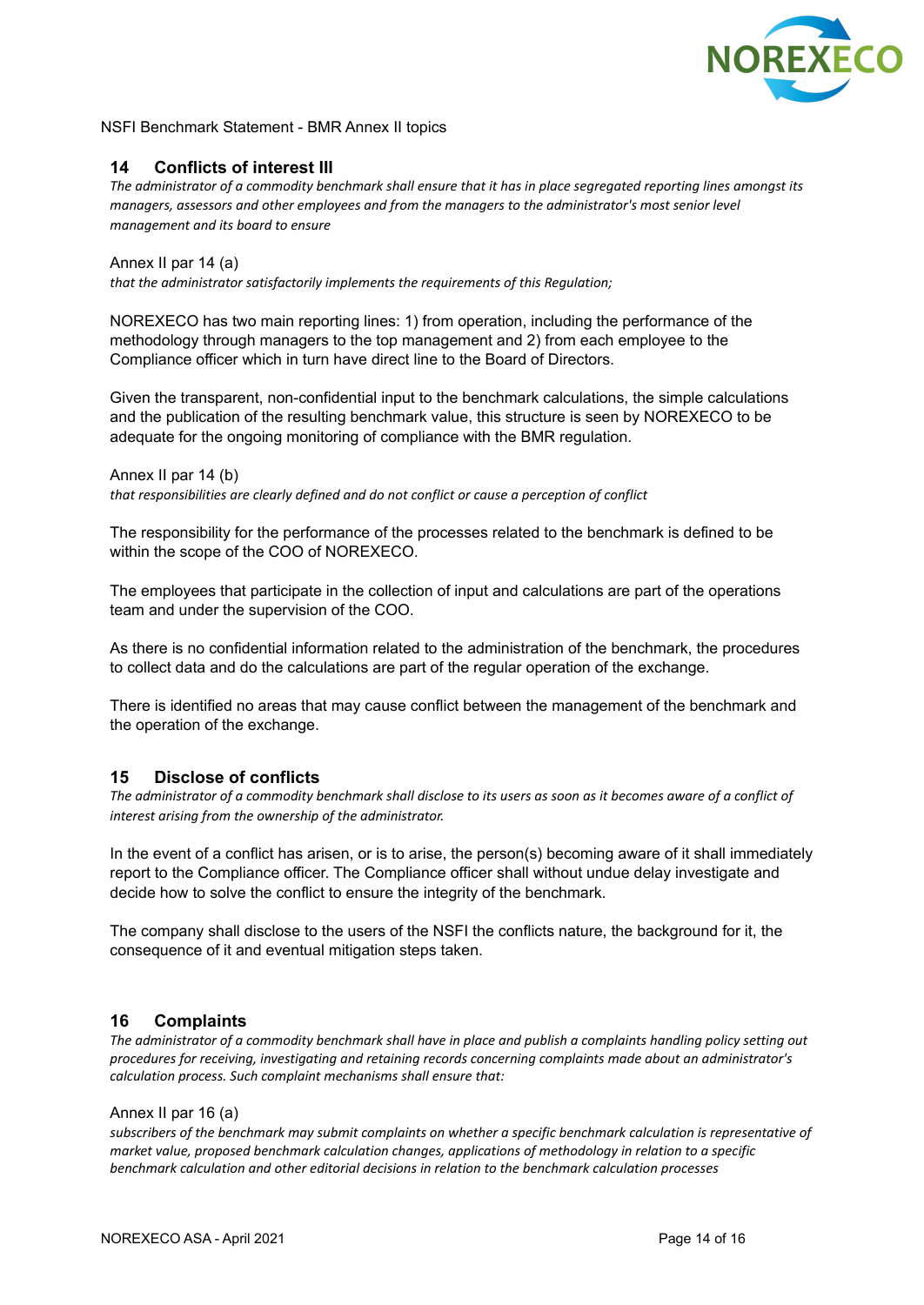

NOREXECO is open to receive comments, proposals and complaints in respect of the NSFI, its input and calculation method.

Complaints regarding the calculated value of the NSFI on the expiration day must be submitted to and received by NOREXECO before 17:30 CET on the expiration day.

Comments and proposals may be received any time.

All complaints, comments and proposals shall be sent in writing to [benchmark@norexeco.com](mailto:benchmark@norexeco.com).

Annex II par 16 (b) *there is in place a target timetable for the handling of complaints*

Complaints regarding the calculated value of the NSFI on an expiration day shall be processed and decided upon within 30 minutes, latest at 18:00 CET on the same day. No correction to the NSFI will be made after 18:00 CET on the expiration day.

Complaints regarding other issues shall be confirmed received by NOREXECO within two working days and a decision shall be made by NOREXCO within 30 days.

Annex II par 16 (c)

formal complaints made against the administrator and its personnel are investigated by that administrator in a timely *and fair manner;*

A formal complaint shall be handled by the Compliance officer of NOREXECO. The processing of the complaint shall at minimum consist of collection of relevant internal material including, but not limited to written and verbal communication, procedures, data and checklists. The complainant may be requested to produce supporting documents to the complaint before or during the inquiry.

Annex II par 16 (d) the inquiry is conducted independently of any personnel who may be involved in the subject of the complaint;

In case the complaint is regarding topics in which the Compliance officer is incompetent, i.e. the Compliance officer is involved in the subject of the complaint, the CEO of NOREXECO shall appoint a competent person within or outside NOREXECO's organisation to handle the complaint.

Annex II par 16 (e) *the administrator aims to complete its investigation promptly*

The investigation shall be conducted without undue delay.

Annex II par 16 (f) the administrator advises the complainant and any other relevant parties of the outcome of the investigation in *writing and within a reasonable period;*

When the investigation is completed and a decision is made, NOREXECO shall inform the complainant and any other relevant parties in writing of the outcome before close of business on the seventh business day after the decision has been made.

Annex II par 16 (g)

there is recourse to an independent third party appointed by the administrator. if a complainant is dissatisfied with the way a complaint has been handled by the relevant administrator or the administrator's decision in the situation no *later than six months from the time of the original complaint;*